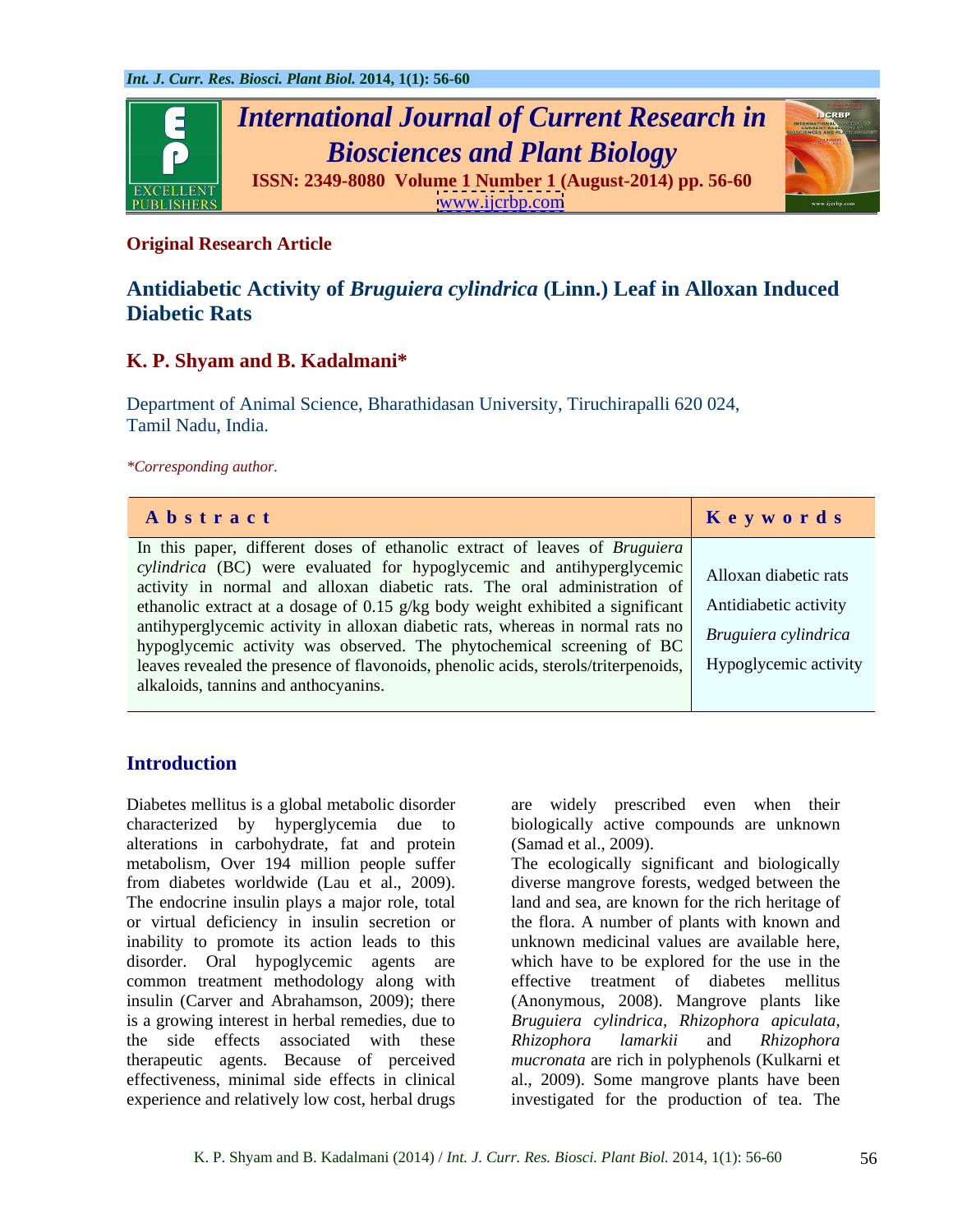### *Int. J. Curr. Res. Biosci. Plant Biol.* **2014, 1(1): 56-60**

healers in Africa use *Sesuvium portulacastrum* to treat kidney problems, fever and scurvy. *officinalis* to treat smallpox infections in the plant commonly found in coastal areas of world in both dry and rainy seasons (Chadha, 1976). The other physiochemical characteristic features of *Bruguiera* species are known to accumulate salt to levels higher than that of sea water (Kura-Hotta et al., 2001) *B. cylindrica* Diabetes was induced in male wistar albino (BC) leaves have been in use for the treatment rats, body weight 110-140 g by intraperitoneal of diabetes by tribal people (information from administration of ice-cold aqueous alloxan local tribes). The scrapped skin of the fruit is monohydrate (150 mg/kg body weight) by the used to stop bleeding. The leaves are used to method described earlier (Kameswara Rao et control blood pressure in India (Mastaller, al., 1999). After a fortnight, rats with marked 1997). Maceration of leaves along with fruit hyperglycemia (fasting blood glucose >250 powder is given orally for the treatment of mg/dl) were selected and used for the study. All

## **Collection of plant material**

The *B. cylindrica* (BC) plant were collected from Pitchavaram mangrooves near Chidambaram (11° 45' 0" North, 79° 45' 0" East), Cuddalore district, Tamilnadu, India, identified and authenticated by taxonomist Rev Fr Dr. John Britto, Director, Rapinart Group 3: normal rats to<br>Herbarium St. Joseph's college Trichy India Herbarium St. Joseph's college, Trichy, India. The leaves were dried in shade, powdered and Group 4: normal rats to<br>used for the extraction of antidiabetic plant extract used for the extraction of antidiabetic

The active principle/s of BC leaves was Group 7: diabetic rats treated with 50 mg/kg b.w. of extracted into 95% ethanol. BC leaves powder was soaked in 95% ethanol in glass jar for 2 days at room temperature and soxhleted until the extract decolourize completely. The extract Group 9: diabetic rats treated with 150 mg/kg b.w. was distilled and concentrated under reduced of plant extract pressure in the Buchi rotavapour and finally dried under reduced pressure (yield 4.5%). This of plant extract extract was used for further studies. The phytochemical screening of the BC leaves was

ashes of *Arthrocnemum indicum* have been carried out by the method of Brindha *et al.,* prescribed to treat snakebites. Traditional (1988) (Das and Bhattacharjee, 1970; Chhabra India's traditional healers used *Avicennia*  (Harborne, 1973). Phenolic acids were past (Han et al., 2004). One among them is *B.*  Smith (Bate-Smith, 1959). The Flavonoids and *cylindrica* Linn, belongs to the family phenolic acids were quantitatively estimated by Rhizophoraceae. It is an endangered mangrove the method of Swain and Hillis (Swain and Pitchavaram, T.N., India and other parts of the subjected to GC-MS analyzes and the data will et al., 1984). Flavonoids were extracted according to the methods of Harborne extracted according to the methods of Bate- Hillis, 1959). The extracted principle/s was be published elsewhere in future.

### **Induction of diabetes**

diabetes by tribal population. the animals were allowed free access to water, **Materials and methods and in polycarbonate cages.** *n* pellet diet, and maintained at room temperature in polycarbonate cages.

## **Experimental design**

The rats were divided into 11 groups and each group consisted of six rats.

- Group 1: normal untreated rats
- Group 2: Alloxan induced diabetic untreated rats
- Group 3: normal rats treated with 50 mg/kg b.w. of plant extract **produce** the contract the contract  $\alpha$
- Group 4: normal rats treated with 100 mg/kg b.w. of plant extract the state of the state of the state of the state of the state of the state of the state of the state of the state of the state of the state of the state of the state of the state of the state of the state of
- principles. The same of the Group S: normal rats treated with 150 mg/kg b.w. of plant extract the state of the state of the state of the state of the state of the state of the state of the state of the state of the state of the state of the state of the state of the state of the state of the state of
- **Preparation of the extracts** Group 6: normal rats treated with 200 mg/kg b.w. of plant extract **produce** the contract the contract  $\alpha$ 
	- plant extract the state of the state of the state of the state of the state of the state of the state of the state of the state of the state of the state of the state of the state of the state of the state of the state of
	- Group 8: diabetic rats treated with 100 mg/kg b.w. of plant extract
	- of plant extract
	- Group 10: diabetic rats treated with 200 mg/kg b.w. of plant extract
	- Group 11: diabetic rats treated with 5 mg/kg b.w. of Glibenclamide.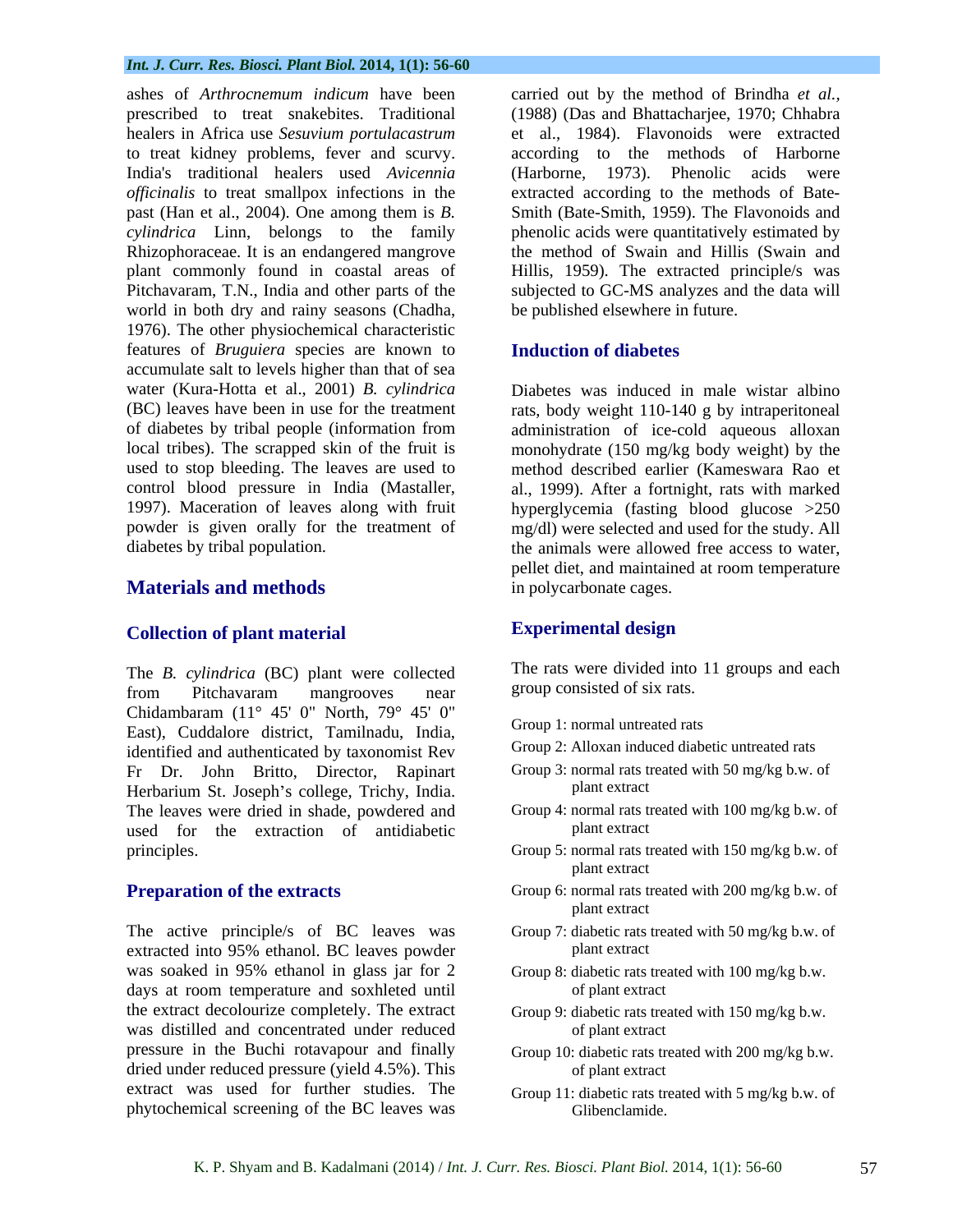### *Int. J. Curr. Res. Biosci. Plant Biol.* **2014, 1(1): 56-60**

After an overnight fast, the plant extract suspended in Tween-20 was fed to the could produce any hypoglycemic effect in experimental rats by gastric intubation, using a force-feeding needle. Group 1 and Group 2 rats were fed distilled water alone. Blood samples antihyperglycemic activity (Shyam et al., were collected for the measurement of blood unpublished data). Hence, the ethanolic extracts glucose from the tail vein at 0, 1, 3, and 5 h after feeding the plant extract. Blood glucose antihyperglycemic active principles without was measured by using glucose strips with Ames glucometer and the results were and other synthetic drugs. The phytochemical compared with those of 11th Group of rats that screening of BC leaves revealed the presence of were treated with 5 mg/kg b.w. of flavonoids, phenolic acids, sterols/triterpenoids, glibenclamide (oral hypoglycemic agent).

The results are expressed as mean ± S*.*D. diabetic groups were determined using the

The preliminary phytochemical screening of BC leaves revealed the presence of flavonoids, phenolic acids, sterols, triterpinoids, and tannins. The BC leaves contained 4.19 mg of Flavonoids and 10.56 mg of phenolic acids per 100 g of dry weight of the leaf powder.

The effect of the different doses of ethanolic than one antihyperglycemic principle and their<br>synergistic properties. In this study, the extract of BC fruit on the fasting blood glucose synergistic properties. In this study, the<br>levels of both normal and diabetic rats are antihyperglycemic activity caused by levels of both normal and diabetic rats are given in Table 1. The fasting blood glucose levels of diabetic untreated rats (Group 2) were significantly higher than normal untreated rats (Group 1). The ethanolic extracts of BC leaves at a dosage of 0.5 g/kg b.w. produced the levels of diabetic rats after 5 h of treatment. Nevertheless, none of the doses of ethanolic extract produced any hypoglycemic effect in glibenclamide at a dosage of 5 mg/kg b.w. in blood glucose levels of diabetic rats after 5 h of

of BC at a dose of 0.5 g/kg b.w. could produce<br>a significant fall in blood glucose levels by mechanisms involved in carbohydrate a significant fall in blood glucose levels by about 24% in diabetic rats, after 5 h of metabolism (Vats et al.,  $2002$ ).

treatment. However, none of these extracts normal rats. The aqueous and hexane extracts of leaves of BC have not shown significant antihyperglycemic activity (Shyam et al., unpublished data). Hence, the ethanolic extracts may be considered to have good causing any hypoglycemic effect unlike insulin alkaloids, tannins and anthocyanins.

Statistical analysis **Flavonoids**, sterols, triterpenoids and phenolics Significance of differences between normal and al., 1989; Atta-Ur-Rhemann and Khurshid Student's *t*-test. **Results and discussion** (Chakravarthy et al., 1980). Phenolics are are well-documented bioactive antidiabetic phytocompounds (Oliver-Bever, 1986; Ivorra et Zaman, 1989). Flavonoids were sought to be beta cells in the alloxaized diabetic rats (Chakravarthy et al., 1980). Phenolics are known to be effective antihyperglycemic agents (Manickam et al., 1997). In the present study, 4.19 mg of flavonoids and 10.56 mg of phenolic acids were found to be present in per 100mg of powdered BC leaves.

maximum fall of 23.8% in the blood glucose the lettover beta cells. However, further normal treated rats. Treatment with at the higher doses  $(>0.5 \text{ g/kg b.w.})$  of the plant distilled water resulted in 31.1% fall in the the components present in the extract at higher treatment. leaves did not produce any hypoglycemic effect In the present study, ethanolic extract of leaves<br>of BC at a dose of 0.5  $\alpha/\alpha$  b w could produce<br>less suppression of normal regulatory The antidiabetic effect of ethanolic extract of BC leaves may be due to the presence of more than one antihyperglycemic principle and their synergistic properties. In this study, antihyperglycemic activity caused by glibenclamide in alloxanized diabetic rats is an indication of the presence of some beta cells, as glibenclamide is known to stimulate insulin secretion from beta cells. The ethanolic extract of BC leaves may excert stimulating effect on the leftover beta cells. However, further experiments are required to elucidate the exact mechanism of action and investigate the biochemical parameters. The decreased activity extract could be due to reduced or no effect of the components present in the extract at higher doses. Albeit, the ethanolic extract of BC in normal rats, the normal rats being in homeostasis, these plant extracts could cause less suppression of normal regulatory mechanisms involved in carbohydrate metabolism (Vats et al., 2002).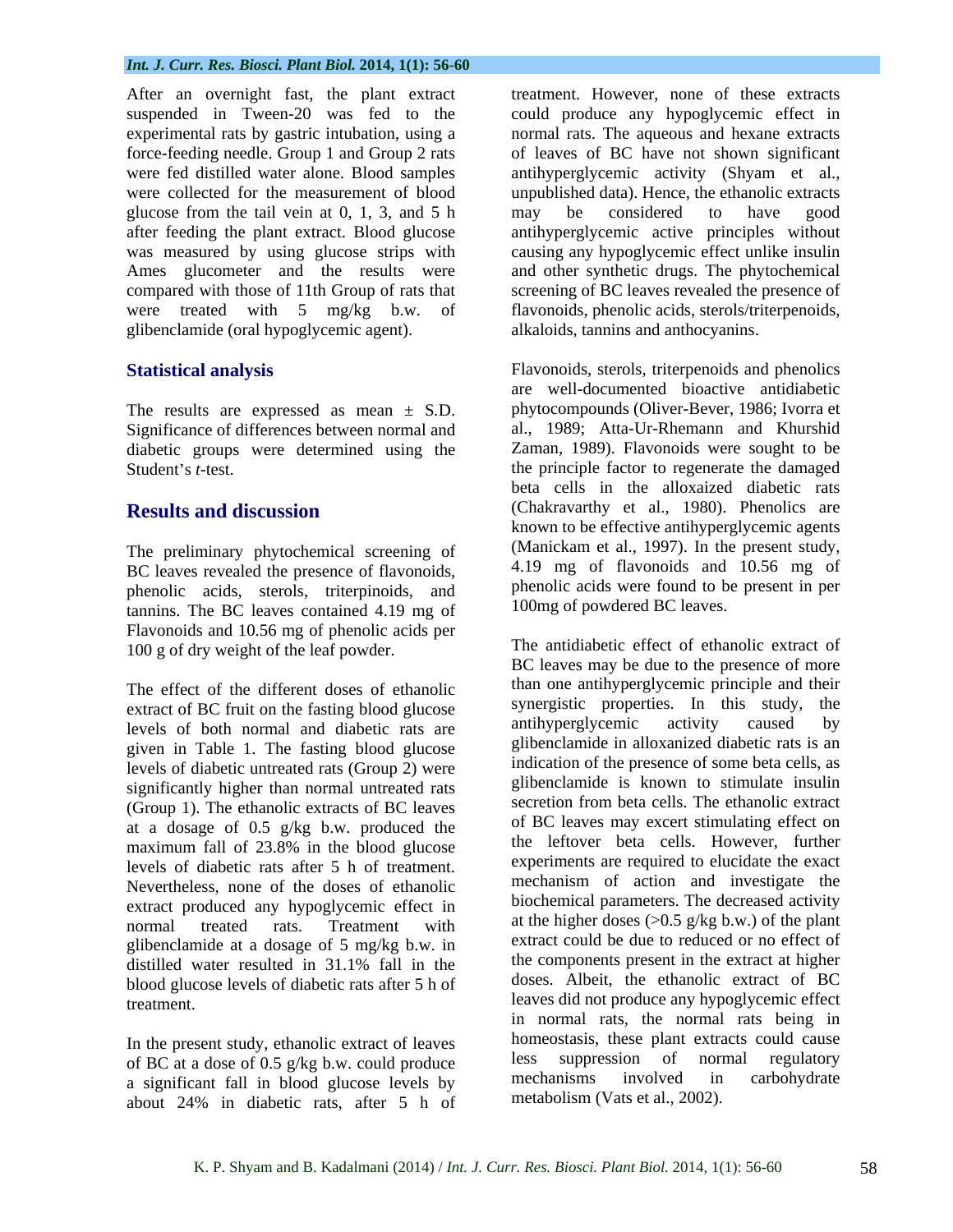### *Int. J. Curr. Res. Biosci. Plant Biol.* **2014, 1(1): 56-60**

Further studies will be focused on well as on the isolation of bioactive principles determination of the mechanism(s) of action, as

and biochemical modulations.

### **Table 1. Effect of different dose of ethanol fraction of BC leaves on fasting glucose levels (mg/dl) of normal and diabetic rats (Mean ± SD).**

| <b>Groups</b> |                 | Blood glucose at different hours after the treatment |                 |                 |
|---------------|-----------------|------------------------------------------------------|-----------------|-----------------|
|               | 0 <sub>h</sub>  | 1 <sub>h</sub>                                       | 3 <sub>h</sub>  | 5 <sub>h</sub>  |
|               | $72.7 \pm 1.7$  | $71.3 \pm 1.1$                                       | $69.9 \pm 2.2$  | $67.8 \pm 0.7$  |
|               | $279.4 \pm 1.7$ | $283.3 \pm 1.0$                                      | $274.4 \pm 1$   | $271.9 \pm 1.6$ |
|               | $76.9 \pm 2.4$  | $83.3 \pm 1.6$                                       | $80.8 \pm 1.6$  | $78.4 \pm 1.0$  |
|               | $75.9 \pm 1.0$  | $87.2 \pm 1.8$                                       | $84.3 \pm 2.1$  | $75.6 \pm 1.2$  |
|               | $75.2 \pm 1.2$  | $84.0 \pm 1.8$                                       | $81.7 \pm 1.0$  | $72.6 \pm 1.7$  |
| h.            | $64.6 \pm 1.2$  | $81.9 \pm 1.1$                                       | $79.6 \pm 1.4$  | $62.9 \pm 1.3$  |
|               | $270.9 \pm 3.4$ | $270.0 \pm 1.5$                                      | $251.1 \pm 1.2$ | $264.3 \pm 1.4$ |
| $\Delta$      | $280.4 \pm 1.1$ | $268.0 \pm 1.0$                                      | $249.0 \pm 1.2$ | $272.5 \pm 1.2$ |
|               | $243.0 \pm 1.1$ | $236.0 \pm 1.7$                                      | $229.6 \pm 1.6$ | $241.6 \pm 1.0$ |
| 10            | $231.1 \pm 0.8$ | $227.4 \pm 3.6$                                      | $220.8 \pm 2.0$ | $226.5 \pm 2.3$ |
| 41 /          | $261.4 \pm 3.7$ | $231.3 \pm 2.3$                                      | $218.0 \pm 1.1$ | $258.0 \pm 8.8$ |

**Fig. 1: Effect of different dose of ethanol fraction of BC leaves on fasting glucose levels (mg/dl) of normal and diabetic rats (Mean ± SD).**



Level of glucose at various experimental conditions (for details regarding grouping of animals; refer to section 2.4) clearly indicates the fact that the normal rats treated with plant extract at various dosage (group  $3 -$  group 6) doesn't show any significant decrease in the glucose level confirming that the BC extract doesn't produce hypoglycemic activity whereas the diabetic rats treated with plant extract at different dosage group  $7 -$  group 10 is as effective as glibenclamide indicating the potency of anti diabetic effect.